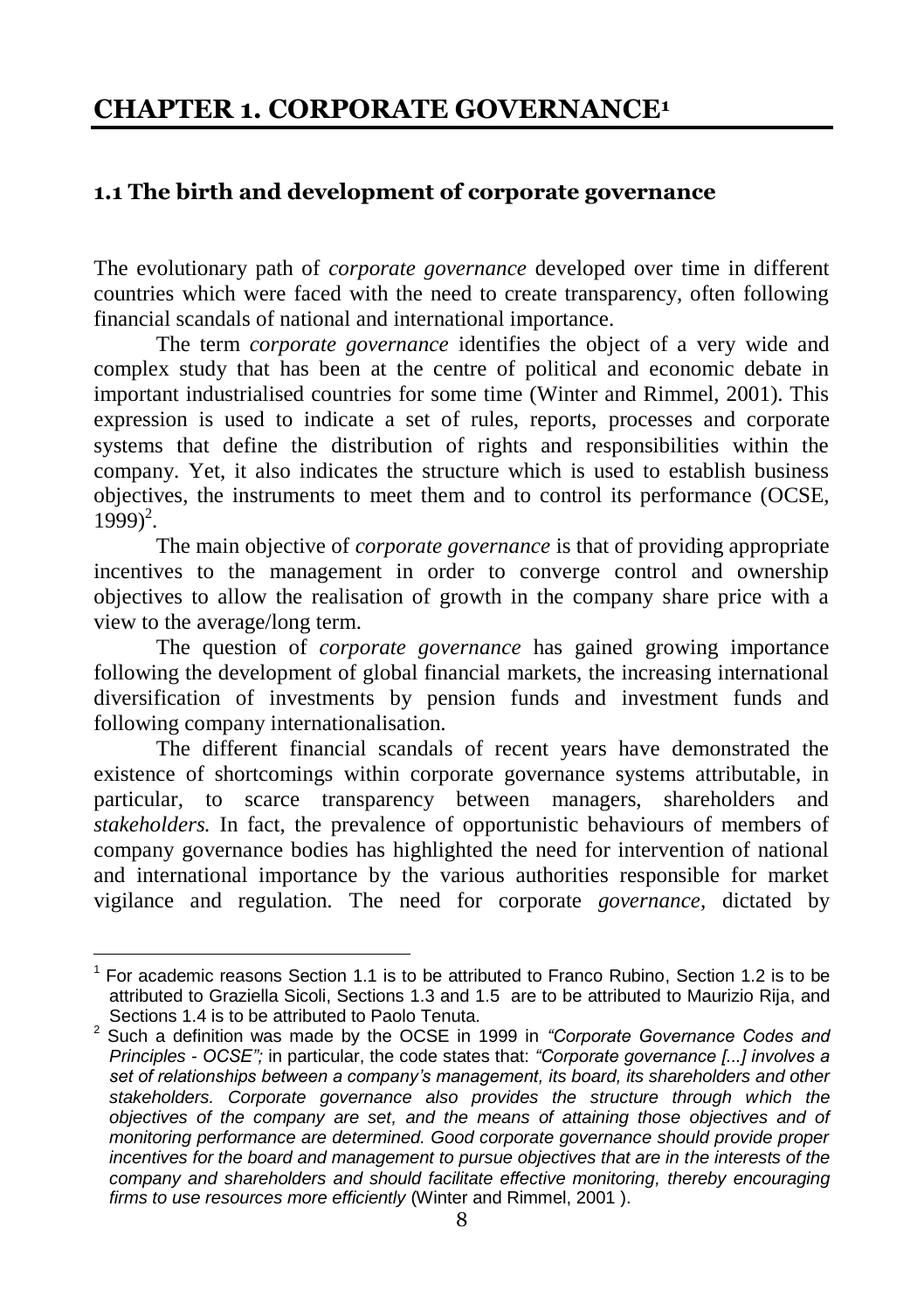knowledge and rationality, was suggested by the desire to maintain positive relations between the business and the environment especially, as mentioned previously, faced with the growing globalisation of financial markets (Salvioni, 2002).

In particular, the reduction of spatial and temporal borders and the increasing importance of different international financial vigilance organs have required increased uniformity of *corporate governance* rules and mechanisms in various countries. Even in the context of a globalised world, different countries have developed their own sensitivity to the themes of *corporate governance,* affected by institutional characteristics, by the corporate law model, by the constraints imposed by supervisory boards and by the principles and uses of each nation.

In the 1990s, the discussion on *governance* started to be more shocking following the collapse of financial empires (Escohotado,  $1997$ )<sup>3</sup> which invoked the need for new rules of *corporate governance 4* .

 $\ddot{\phantom{a}}$ 3 In 1985, the BCCI had some 400 branches in more than 70 countries; it resulted as being the seventh bank in the world with a nominal capital of close to 40 billion lire. Its influence in the United States led it to secretly possess control of First American Bank shares, illegally holding 300 branches from New York to Florida; control managed by C. Clifford , former Secretary of Defense and personal advisor to several presidents. In 1988, some bank executives were jailed in the United States for laundering money from the drug market, even if the company continued to operate without interference. In the spring of 1990, an audit by Price-Waterhouse determined that, at least in England, the world of holdings was "a complete chaos". The Ministry, however, did not intervene in the matter, which a little later involved, for the Minister, the accusation of having collaborated in the swindle of about \$10 billion from small and medium English depositors. It was not until the summer of 1991 that the governor of the Bank of England defined the BCCI a "rotten fraud" and, with an unprecedented operation in the history of the bank, all the branches in Europe and the United States were closed all at once. Along with the scandal arrived the revelation that this company had an illicit network formed by more than one thousand five hundred employees who were dedicated, all round the world to the purchasing of foreign weapons and uniforms, spying, kidnaps and crimes as cover for the trafficking of drugs and the laundering of its money. (Escohotado, 1997). 4

The Cadbury Report (1992) and annexed code of best practice were published, which emphasized the role of outside advisers and independent audit committees in balancing and controlling the steering power of the executive directors. In subsequent years, many industrialised countries followed the British example, favouring the creation of committees that were entrusted with the task of drawing up codes of conduct for corporate governance, including the publication in Italy in 1999 of the Code of Self-regulation of listed companies, the so-called "Preda Code". In 2002 in the United States, a few months after the collapse of the energy giant Enron, Congress passed the Sarbanes-Oxley Act, which strictly regulated the behavior of the various players who revolve around the company. Following the example of the USA, the interventions by national legislators in various countries multiplied. Thus, the High Report (2003) was published in Britain, the Vienot II Report was updated in France (2003), and the Code of Listed Companies (2004) was adopted in Japan. In Italy, there was the Corporate Law Reform (2003), the Savings Act (2005) and the Code of Conduct (2006). Furthermore, in Italy, with Legislative Decree 32/2007, Article 1, the transposition of the mandatory part of Directive n. 2003/51 / EC occurred, which redesigned the Report on the Management of limited liability companies that prepare their financial statements in ordinary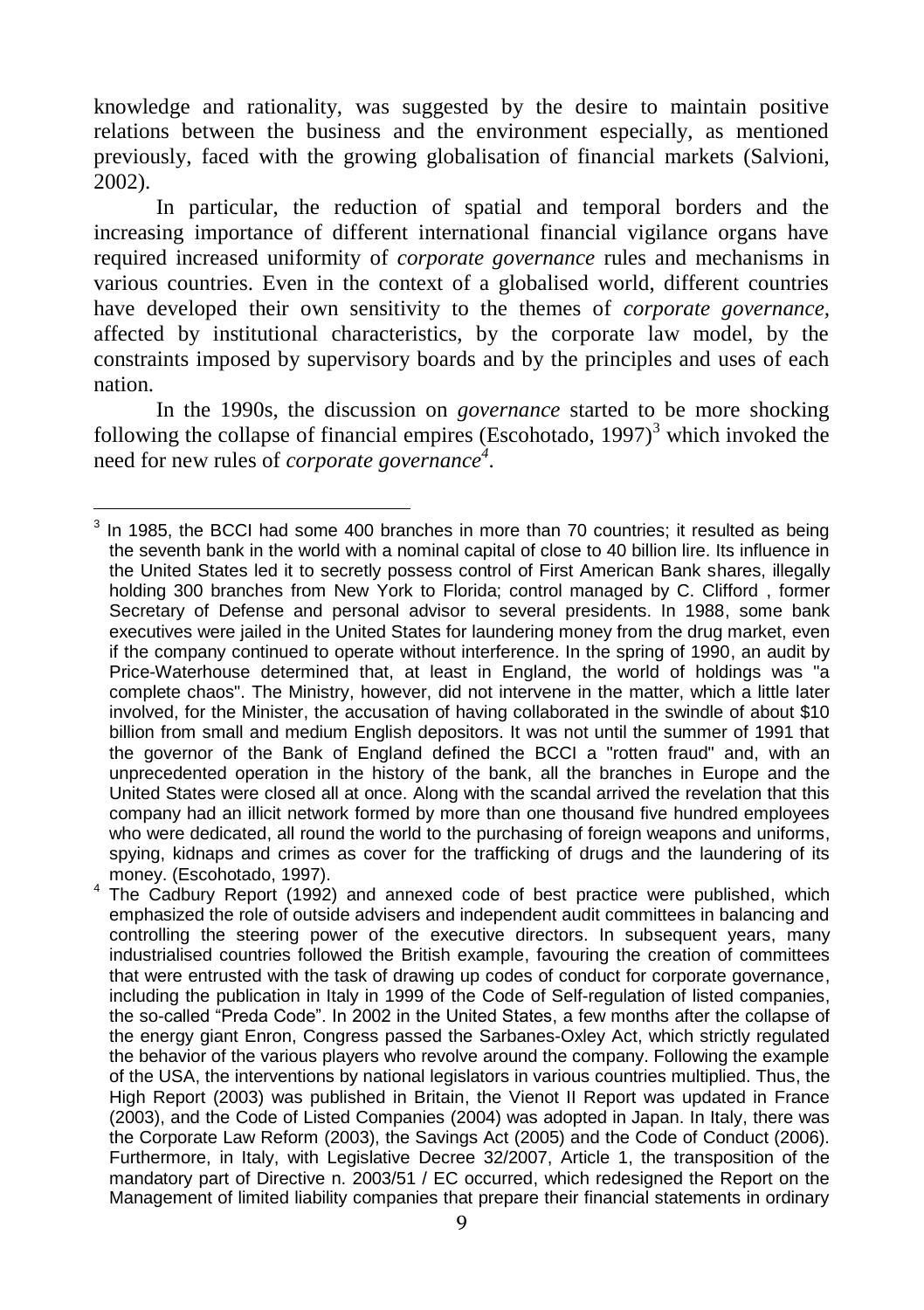Seeking to frame conceptually the object of the study, it is necessary to note that the term *governance* presents different meanings in economic, political and social fields; for the present work, only the economic meaning is considered.

The concept of "*governance*" was used by Coase in 1937 in his article to refer to coordination mechanisms within the company that reduce transaction costs arising from the market (Coase, 1937). The aim was to respond to the need for verification, control and responsibility of the company towards its own shareholders and consumers.

In 1979, the term was reclaimed by Williamson in his theory on transaction costs used to describe, more generally, those forms of economic organisation alternative to the market and to hierarchy. In this theory, *governance* designates the ways of coordinating individual actions, and not only organisational ones, different from hierarchies and from the market, through which social order is constructed (Williamson, 1979).

Furthermore, in this sector, the concept of *governance* assumes two further different meanings that, following the typification proposed by Rhodes, can be defined by the "minimal State" and by "corporate governance" (Rhodes, 1996).

The "minimal State" theory is supported by liberal economists, according to whom the decrease in public spending in economics is not translated as a reduction of public services offered as it is followed by an increase in actions of private entities which, through organisation and management of the "market" or of the "quasi-market", satisfy collective needs.

The meaning of "corporate governance" instead, identifies the set of procedures associated with the process of decision making, of performance and company control, as well as the execution of systems capable of directing it globally to satisfy the reasonable expectations of transparency of those who hold interests in it.

The entities that confer resources manifest a series of expectations that the company is held to satisfy regarding, in the first place, the meeting of economic expectations linked to the growth of its value and, consequently, the resources invested in it by financial backers (Di Giandomenico, 2007).

However, the expectations that the company must meet are not only reduced to economic expectations; in fact, the company is also held to fulfil satisfaction of expectations of a social and environmental character towards a large category of interlocutors (Salvioni and Bosetti, 2006). It is therefore necessary to seek to

 $\overline{a}$ 

form. Even more recently, a new wave of regulation has emerged globally, always following financial scandals, such as those of Lehman Brothers and Goldman Sachs. As evidence of the heated debate on the need for transparent governance, on May 28, 2010, the OECD Ministerial Summit, under Italian Presidency, gave a green light to the declaration on "Global legal standards", i.e. a code of twelve common rules on the economy and finance based on the principles of ethics, transparency and fairness. Moreover, in Washington on July 21, 2010, the US President, Barack Obama, signed a law reforming the financial system. The new approved rules represent the broadest overhaul of financial rules since the Great Depression, and aim to prevent the recurrence of crises like that of 2008.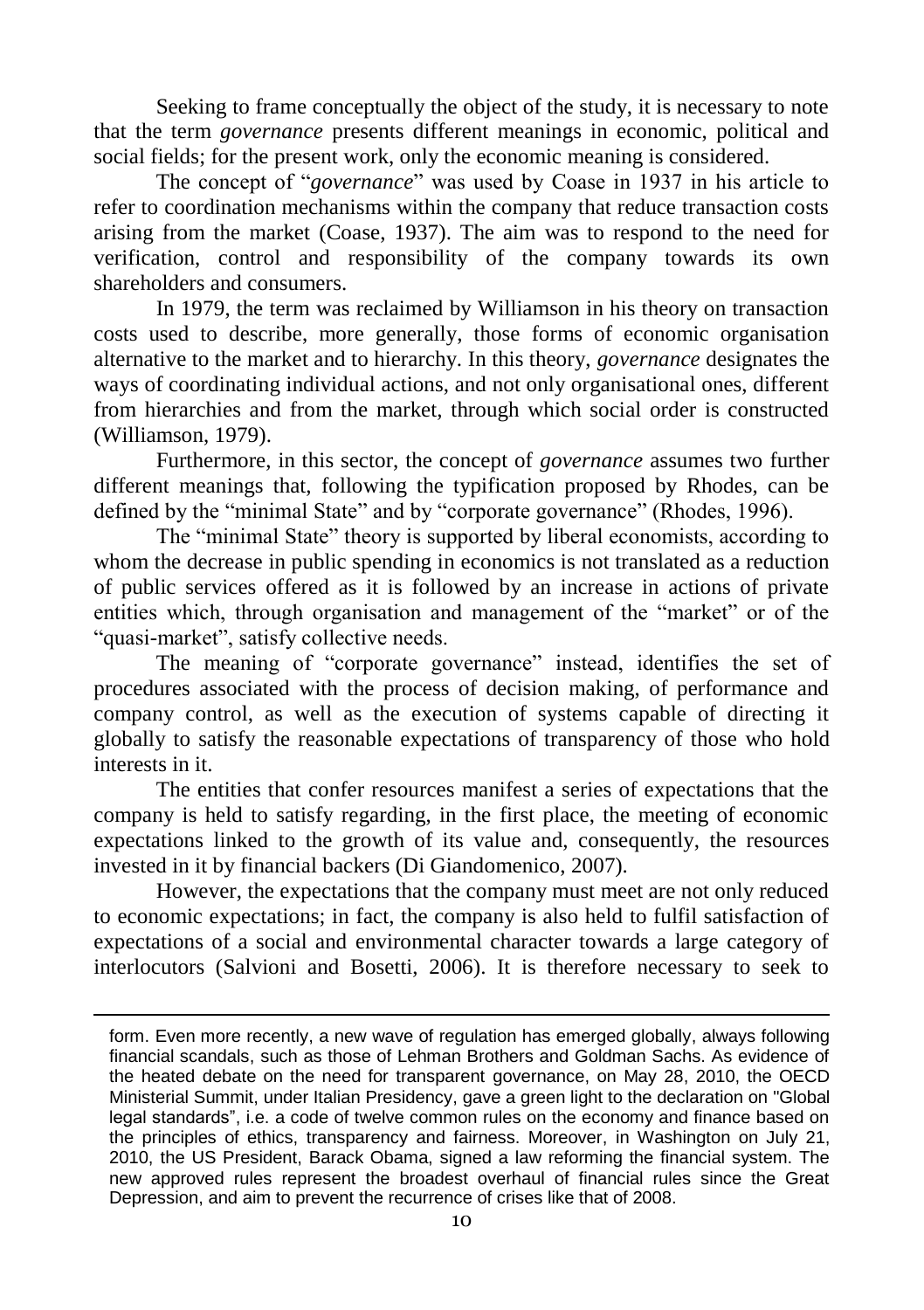balance the different expectations (economic, social and environmental) in order to obtain a wide consensus from subjects that, in one way or another, revolve around the company (Cantino, 2007). The interlocutors of the company expect an efficient administration that is permeated by transparency and which is opportunely monitored, capable of overcoming the informative requests necessary for the realisation of evaluation processes fundamental in guaranteeing the durable continuation of positive relations with the company itself. Although the concept of corporate governance has been given various definitions in the economic literature, there has not yet been a shared definition (Eells, 1960; Shleifer and Vishny, 1997; Zingales, 1998; Monks and Minow, 2004; Daily, et al., 2003; Huse, 2006)<sup>5</sup>.

The theme of corporate governance is not to be considered the exclusive prerogative of a sole corporate field, but it involves a multiplicity of themes inherent to the company. In such a direction, it is possible to identify five different analysis perspectives (Pugliese, 2008).

- *corporate governance and accounting:* connected to the poor functioning of *governance* mechanisms, often accounting rules are to be found with gaps and which are easily avoided with the complicity of banks and external auditors. With the aim of reaching a steady trend in accounting, an international process of harmonisation and improvement of rules, of principles and of accounting procedures relating to the formation of accounts has been implemented for some time. The growing globalisation of the economy, pushing companies to move to markets around the world, means that accounts assume an importance beyond simple national boundaries. Therefore, besides a national practice present in all countries, an international practice has been established for some time;
- *corporate governance and law:* legislative interventions have the aim of obtaining a greater protection of investors and, in particular, of small savers without, however, creating excessive legal constraints that are incoherent with the present reality in a set country;
- *corporate governance and finance:* since 1976, with the first work by Jensen and Meckling *corporate governance* has been the privileged sphere

 $\overline{a}$ 

<sup>&</sup>lt;sup>5</sup> With the term corporate governance Eells indicates the structure and functioning of corporate policy and, therefore corporate governance (Eells, 1960). For Shleifer and Vishny, corporate governance deals with the complex system of rules that must ensure a return on the capital provided by the investors. Those mechanisms directed towards the regulation of the agency relationship between an apex of top executives and a base, often wider and fractioned, of holders of rights of ownership (Shleifer and Vishny, 1997). For Zingales, governance is a synonym of the exercise of authority, direction and control (Zingales, 1998). Monks and Minow represent corporate governance as the set of relations between the board of directors, owners and managers (Monks and Minow, 2004). Daily, Dalton and Cannella conceive governance as the determination of the different uses to which organizational resources are destined and the resolution of conflicts between the myriad of organisation participants (Daily et al., 2003). For Huse, corporate governance is defined as the interaction between the coalitions of internal actors, external actors and board members, with the aim of creating profit (Huse, 2006).